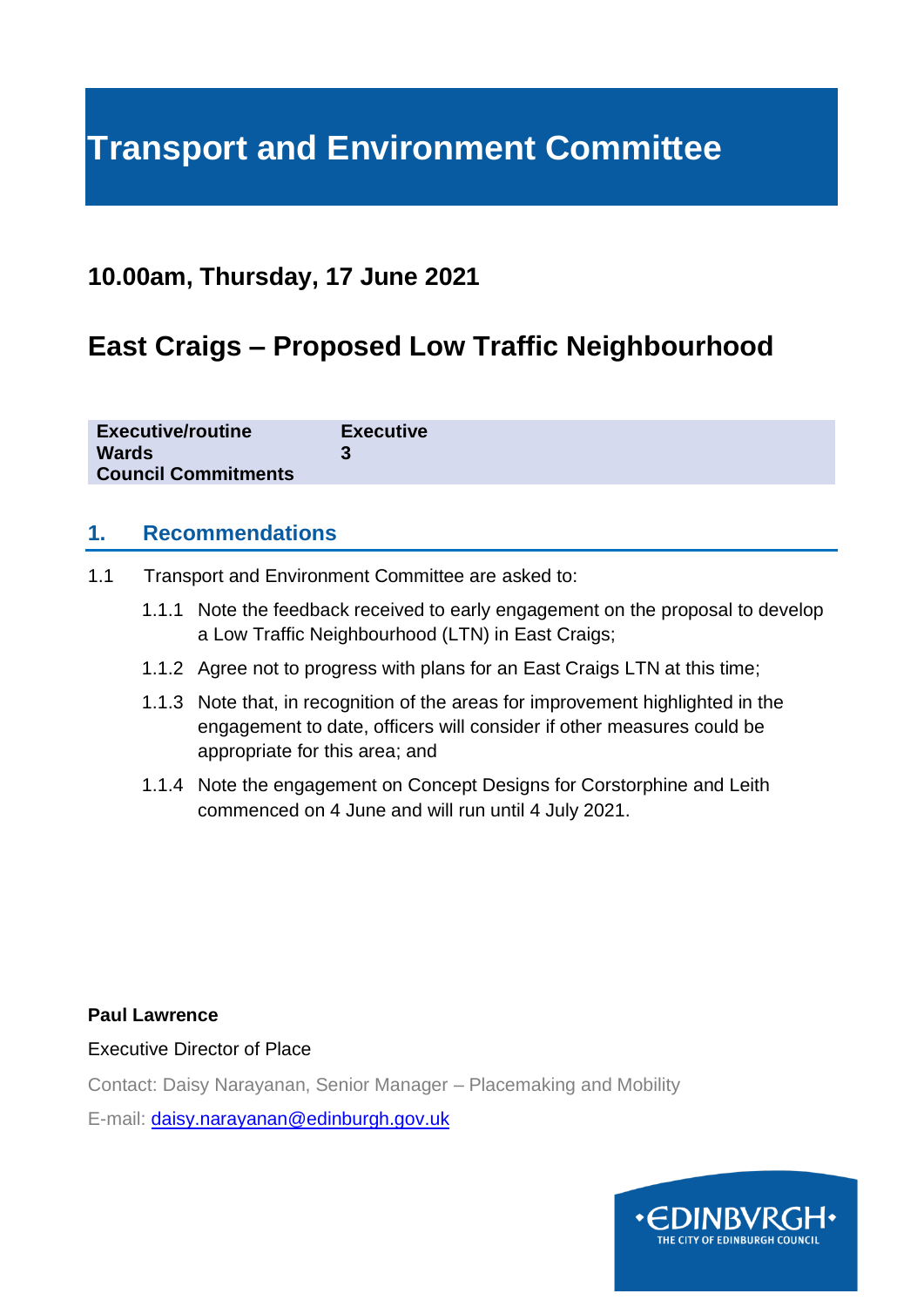**Report**

# **East Craigs – Proposed Low Traffic Neighbourhood**

# **2. Executive Summary**

- 2.1 This report provides an update on the early engagement carried out in advance of the introduction of a Low Traffic Neighbourhood (LTN) in East Craigs and recommends not progressing with further engagement at this time.
- 2.2 The report also updates Committee on the early engagement on LTNs for Corstorphine and Leith.

# **3. Background**

- 3.1 The Council's [Active Travel Programme](https://democracy.edinburgh.gov.uk/Data/Transport%20and%20Environment%20Committee/20190620/Agenda/item_75_-_investing_in_active_travel_and_in_people-friendly_streets.pdf) includes a package of works, known as West Edinburgh Link, to improve walking and cycling connections to the Gyle/Edinburgh Park from both the north (East Craigs and Barnton) and the south (Sighthill, Calders, Wester Hailes and Colinton). Projects to also upgrade QuietRoutes 8 and 9 will improve connections from the east, enhancing connections from west Edinburgh towards the city centre. Local school travel plans had also highlighted safety concerns for pupils walking and cycling to school.
- 3.2 On [20 May 2020,](https://democracy.edinburgh.gov.uk/documents/s24012/Item%206.8%20-%20Creating%20Safe%20Spaces%20for%20Walking%20and%20Cycling.pdf) Policy and Sustainability Committee approved plans to create space for walking and cycling across the city, in response to the Coronavirus (COVID-19) pandemic. This included proposals for neighbourhood areas including East Craigs and Leith.
- 3.3 On [20 August 2020,](https://democracy.edinburgh.gov.uk/documents/s26715/4.1%20-%20Minute%20of%2020%20August%202020.pdf) Policy and Sustainability Committee considered proposals for the creation of an LTN in East Craigs as part of the Council's Spaces for People (SfP) programme and noted that some residents in East Craigs had expressed concerns relating to the lack of consultation on the proposed LTN in their area. Committee agreed that, as well as moving forward with the SfP LTN proposals, the permanent Traffic Regulation Order (TRO) process for East Craigs LTN should be accelerated to the earliest possible time to allow full public consultation to take place.
- 3.4 The introduction on an [LTN in East Craigs,](https://democracy.edinburgh.gov.uk/documents/s26614/7.1%20-%20Spaces%20for%20People%20East%20Craigs%20Low%20Traffic.pdf) as part of the SfP programme, was approved by Transport and Environment Committee on [1 October 2021.](https://democracy.edinburgh.gov.uk/documents/s28756/4.1%20-%20Minute%2001.10.20.pdf) This report also explained the intention to carry out an enhanced notification process for proposed LTNs in Corstorphine and Leith. This enhanced notification would include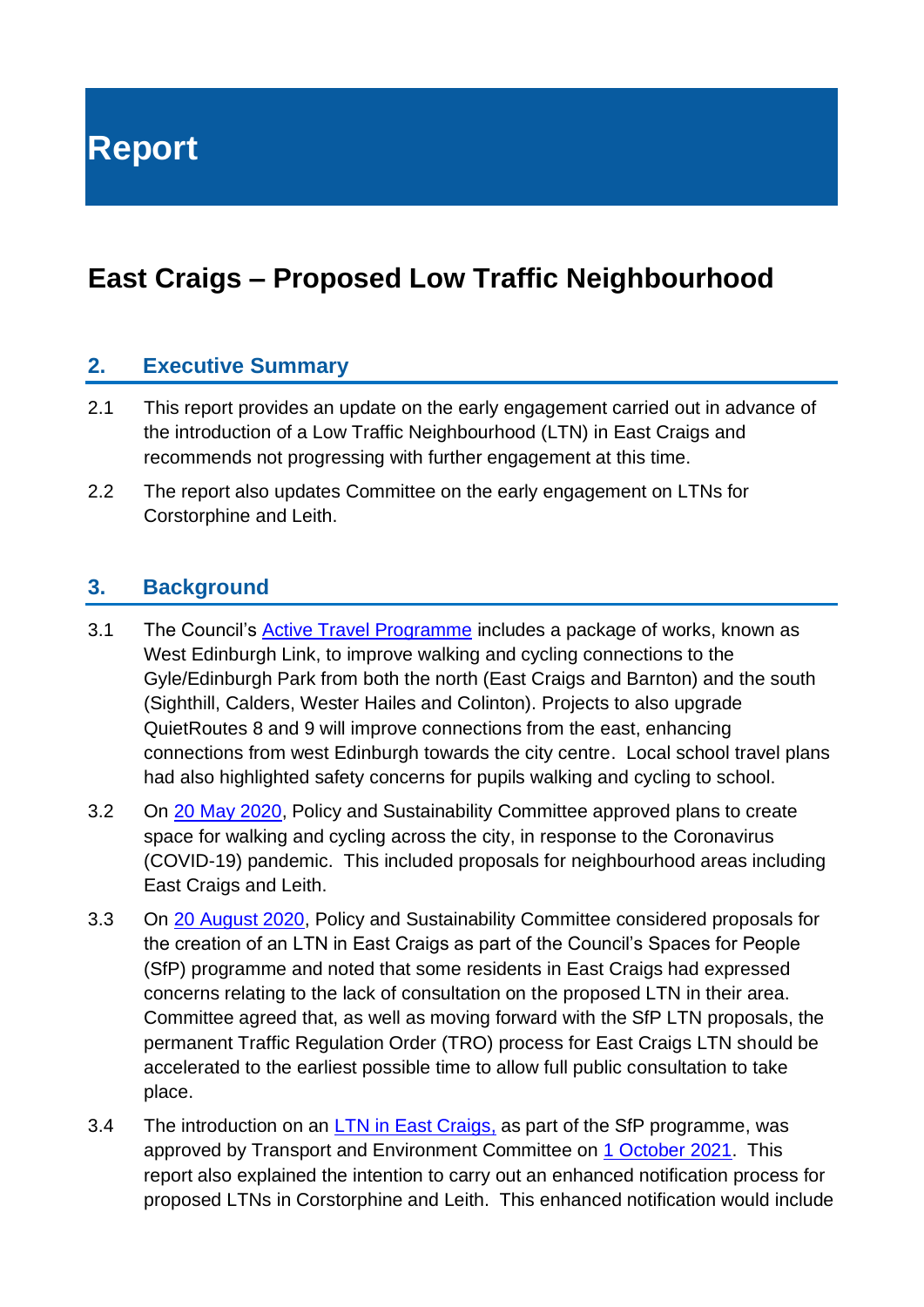wider publicity and more time for responses. Once complete, these projects would be presented to Committee for approval. This report was referred to Council on 15 October 2020.

3.5 On [12 November 2020,](https://democracy.edinburgh.gov.uk/documents/s30768/Item%204.1%20-%20Minute%2012.11.20.pdf) Transport and Environment Committee approved the commencement of an Experimental Traffic Order (ETRO) and proposed full public consultation prior to a later decision by Committee, as part of the process for the introduction of an [LTN in East Craigs.](https://democracy.edinburgh.gov.uk/documents/s29140/7.7%20-%20East%20Craigs%20LTN_Council%20Updated%20App1.pdf) This was also approved by Council on 19 November 2020.

# **4. Main report**

4.1 LTNs create a safer and more comfortable street environment for residents walking, cycling, wheeling and spending time in the local streets and outdoor spaces by reducing the volume and speed of traffic.

# **East Craigs LTN**

# **Community Engagement**

- 4.2 Following the approval of the commencement of an ETRO and proposal to carry out full public consultation, community engagement took place in February and March 2021.
- 4.3 This engagement included:
	- 4.3.1 Leaflets sent to all households and businesses in the project area;
	- 4.3.2 Information in the press and on social media; and
	- 4.3.3 Community Reference Group meetings, including representatives from Community Councils, Parent Councils, community organisations, local groups, local business representatives, and local members of the Access Panel, Living Streets and Spokes.

# **Emerging Themes from the Early Engagement**

- 4.4 From the Community Engagement meeting, the following themes emerged:
	- 4.4.1 **Accessibility** considering access in and out of the proposed LTN area on surrounding strategic roads and pathway and pavement maintenance. Craigs Roads was highlighted as an area to improve and the community asked that the proposals be mindful of bus services and accessibility to existing bus services;
	- 4.4.2 **Traffic** the right turn from Craigs Road onto Drum Brae South has been highlighted as a problem, as were pavement parking, congestion at Maybury roundabout and using this area to avoid the main arterial routes; and
	- 4.4.3 **Placemaking** particularly on Craigs Road and on the existing path network and green spaces.
- 4.5 A survey on the Council's Consultation Hub attracted 817 responses, 94% of which were from people who indicated they were residents in the area. The key themes emerging from the survey on Streets where conditions could be improved were: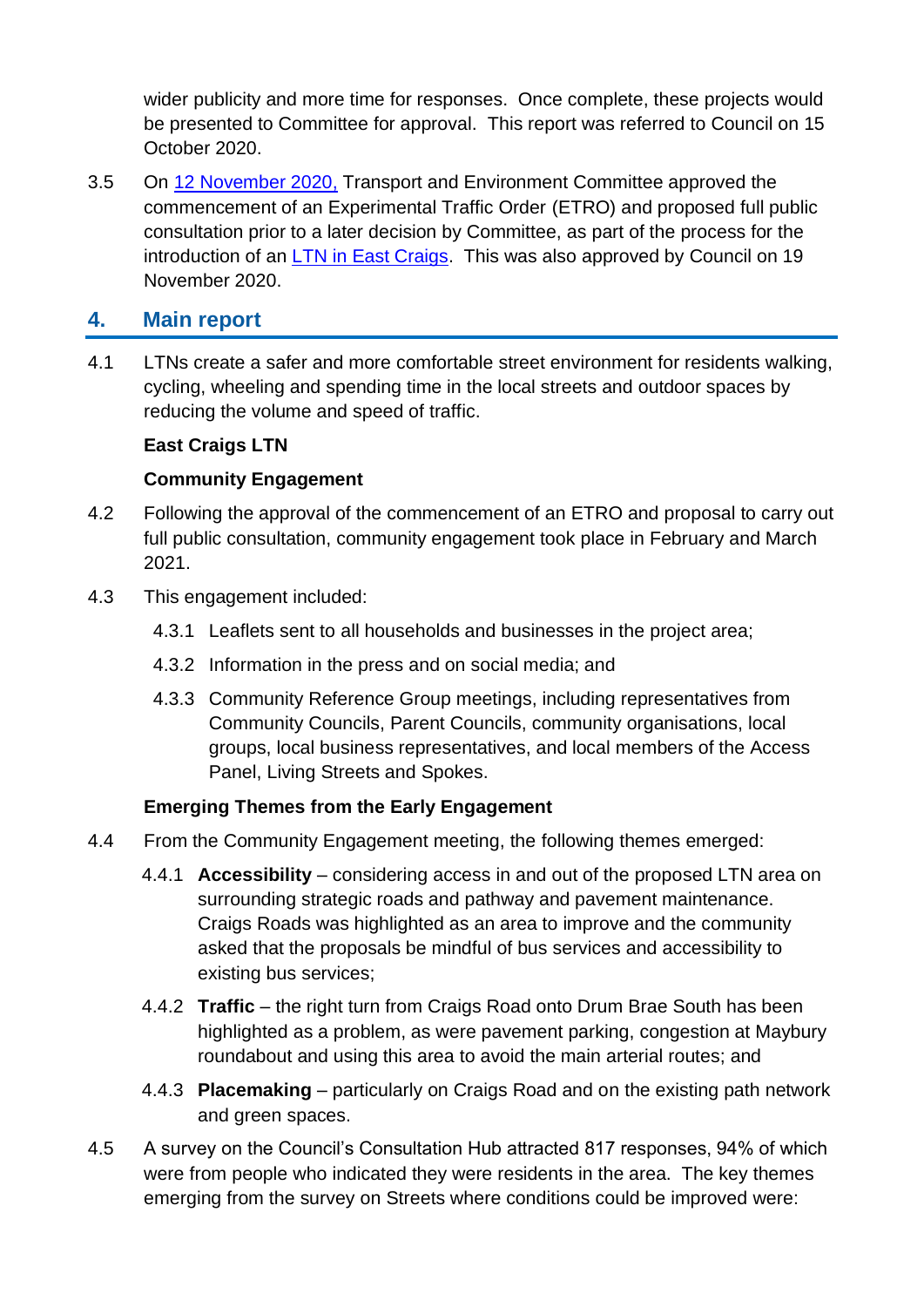- 4.5.1 Where walking conditions could be improved (Maybury Road, Craigs Road, Maybury Drive, Drum Brae and Glasgow Road) 117 responses confirmed all local pathways could be improved, with 488 suggestions for improvement. 188 responses indicated no areas for improvement;
- 4.5.2 Where cycling could be improved (Maybury Road, Drum Brae, Glasgow Road, Craigs Road and North Gyle Terrace) 53 responses confirmed that all local pathways could be improved, with 365 suggestions for improvement. 187 responses indicated no areas for improvement; and
- 4.5.3 Where access or conditions could be improved for walking and cycling to schools (Craigs Road, Glasgow Road, Drum Brae, Maybury Road and general school pick up and drop offs), there were 377 suggestions for improvement and 380 responses indicated no areas for improvement.
- 4.6 The survey asked specific questions about traffic and speed levels before the Coronavirus (COVID-19) pandemic within the local area:
	- 4.6.1 81 responses indicated general issues at school drop off and pick up times, with 323 suggestions for improvement and 347 responses indicating no areas for improvement;
	- 4.6.2 135 responses made suggestions for improvements to reduce speeds in the areas, while 263 responses indicated no areas for improvement; and
	- 4.6.3 Within the proposed LTN area, Craigs Road was the street that received the largest number of comments (57) that there were high levels of traffic at certain times. These comments focused around there being higher levels of traffic around school drop off and pick up times
- 4.7 56% of survey responses indicated that residents are concerned or very concerned about the impact of proposed developments and increased traffic in East Craigs, with Maybury Road being the most commonly recorded street.
- 4.8 The feedback from the survey indicates that there are improvements which could be made to conditions for walking and cycling in the area, particularly at school drop off and pick up times. However, in the majority of themes, survey respondents indicated that there are no areas for improvement.
- 4.9 Taking account of all of the feedback received to date, officers recommend that plans for a LTN in East Craigs should not progress at this time.
- 4.10 At a later date, officers will further analyse the areas for improvement that were identified in the feedback received so far to determine potential next steps for the East Craigs LTN.
- 4.11 The summary report of the consultation findings is now available on the West Edinburgh Link [website.](https://westedinburghlink.info/consultation/)

# **Early Engagement on other LTNs**

4.12 In parallel with the early engagement for the East Craigs LTN, community engagement (as set out in paragraphs 4.2 and 4.3) took place for Corstorphine and Leith.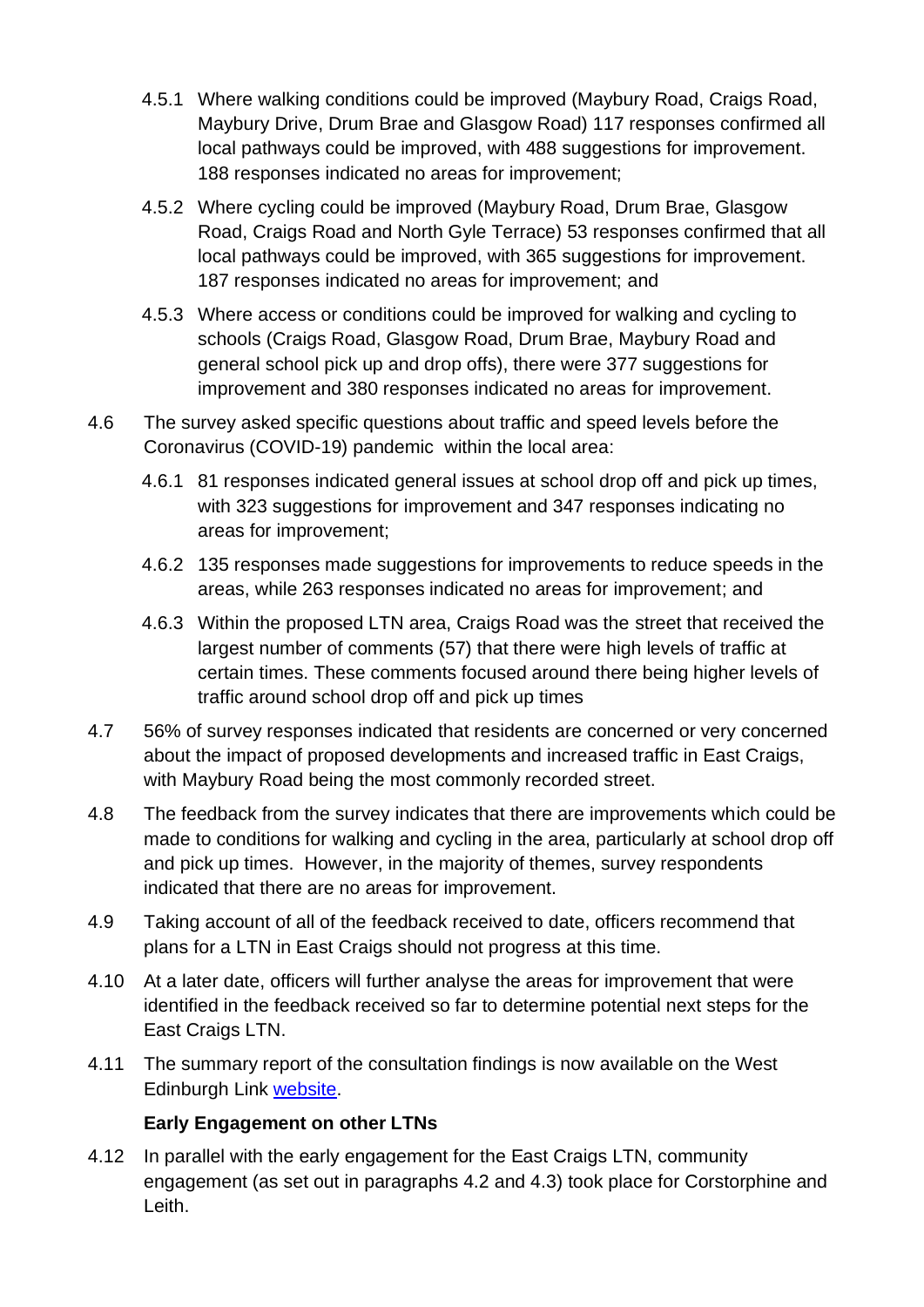- 4.13 The results of this engagement in both areas identified that areas where safety for walking, cycling, wheeling and access to public transport could be improved.
- 4.14 Concept Designs have now been developed for both areas and engagement on these has now commenced.

#### **5. Next Steps**

- 5.1 If Committee agree the recommendation to not progress with East Craigs LTN, officers will undertake further analysis on the areas identified for improvement to determine if other measures would be appropriate for this area. If appropriate, further proposals will be brought forward to a future meeting of this Committee.
- 5.2 Engagement is continuing on Concept Designs for LTNs in Corstorphine and Leith, with an [online survey](https://consultationhub.edinburgh.gov.uk/sfc/low-traffic-neighbourhoods/) on Concept Designs for each area. These surveys went live on 4 June and close on 4 July 2021. Paper copies of the surveys are also available. It is intended to report back the outcome of these surveys to a future Transport and Environment Committee.

# **6. Financial impact**

- 6.1 There are no financial impacts arising from the recommendations in this report.
- 6.2 The cost of the engagement for East Craigs to date, and the on-going engagement in Corstorphine and Leith has been met from Scottish Government, Places for Everyone, grant funding (administered by Sustrans).

# **7. Stakeholder/Community Impact**

- 7.1 In October 2020, it was proposed to carry out an enhanced notification process with wider publicity and more time for responses for the LTN projects in both Corstorphine and Leith.
- 7.2 In November 2020, the Council approved the commencement of an ETRO and proposed a full public consultation prior to decision at a later Transport and Environment Committee for the introduction of a LTN in East Craigs.
- 7.3 In February 2021 early engagement on all three LTNs commenced. Details of the community engagement undertaken is outlined in paragraphs 4.2 and 4.3 of this report.
- 7.4 A survey was created for each project and residents were invited to submit their views through the survey online (on the Council's Consultation Hub) or by post.
- 7.5 The results from the East Craigs survey show a significant number of respondents felt that no improvements were required in this area. On the basis of this, officers recommend that further development of plans for an East Craigs LTN should not progress. Officers will investigate the areas which were identified for improvement